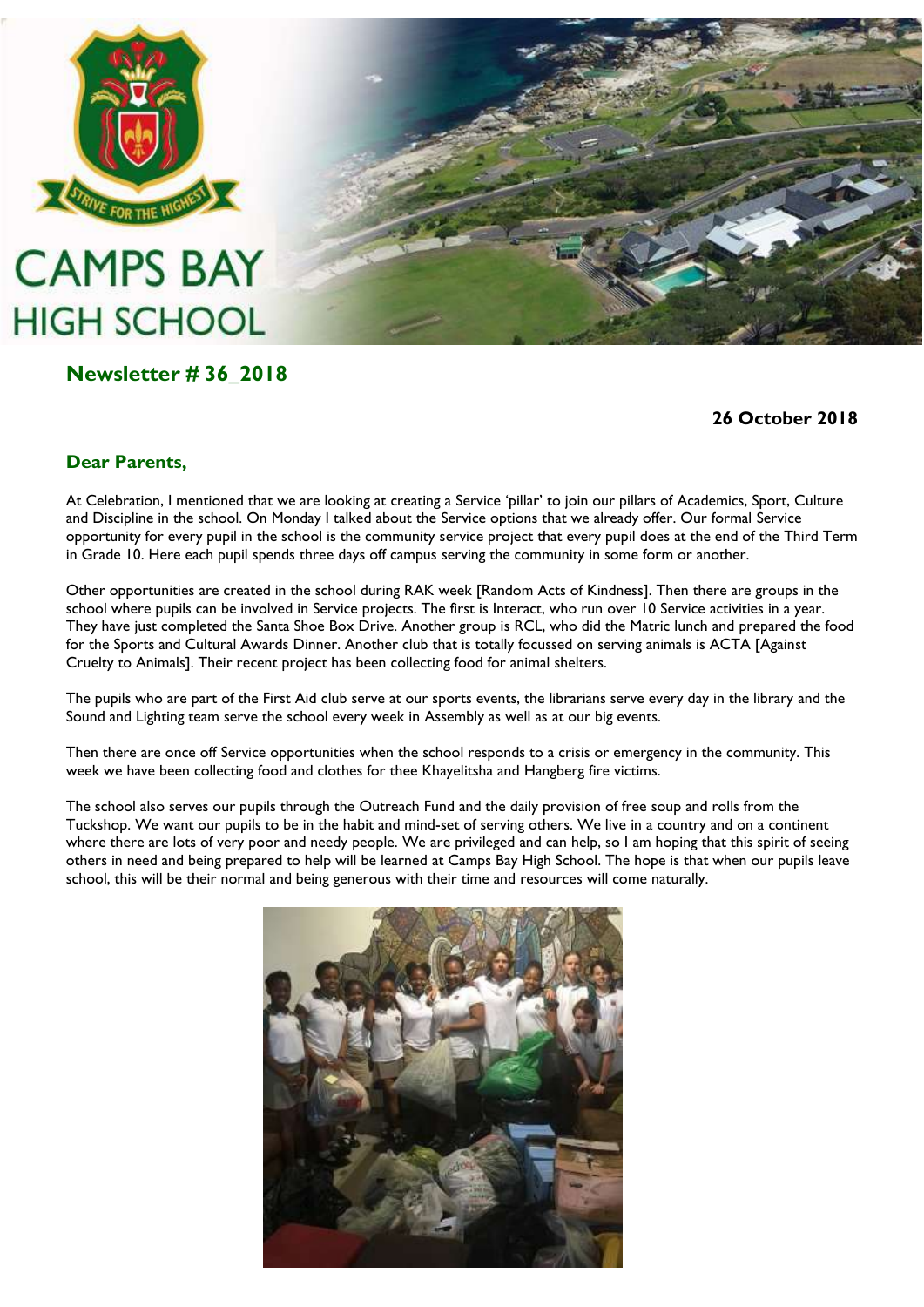#### **Safety and Security in the Glen Area**

*Bernard Shafer*, the Head of the Community Safety and Security Initiative in Camps Bay, came to school today to address our pupils on how to take responsibility for their own safety. This was prompted by a rape attempt in The Glen earlier in the week, where a tourist was assaulted by a person described as a slender coloured male, with dark pants, a red shirt and wearing a white cap.

Bernard started by reminding us that Camps Bay is one of the safest suburbs in South Africa. However, this does not mean that we are crime free. He said that as the summer season has started we see an annual increase in:

- Daytime crimes;
- House robberies when the residents are present;
- Aggressive begging near the beach;
- Opportunistic thefts which involve bags left on the beach;
- Also con artists who have a hard luck story like a hungry child or broken down car or they have been mugged and need taxi money etc.

When it comes to ensuring our own safety, Bernard gave the following advice:

- Be aware of your surrounding and the people around you, don't walk around with headphones in;
- When running on the mountain, go with a friend or in a group;
- If you leave school during the day make sure that the school safety officer walks you to the bus stop.

Finally, he encouraged you as parents, to report any incidents to the police. If a crime has been committed, please report it and lay a charge.

Reminder: Our local emergency number is **(021) 438 2000**.

#### **Camps Bay High School Information Meeting: Thursday, 1 November 2018 at 17h30**

Camps Bay High School Principal, *Mr. David de Korte*, invites all Primary School parents with children in Grades 5 - 7 to attend an information sharing meeting to discuss any concerns you may have about the High School.

The meeting will take place in the Camps Bay High School Library and will start promptly at **17h30** on **Thursday**, **1 November 2018**.

#### **Valedictory Photos**

To view all the photos from Valedictory, follow this link: [https://www.facebook.com/pg/campsbayhighschool/photos/?tab=album&album\\_id=10157017621434604](https://www.facebook.com/pg/campsbayhighschool/photos/?tab=album&album_id=10157017621434604)

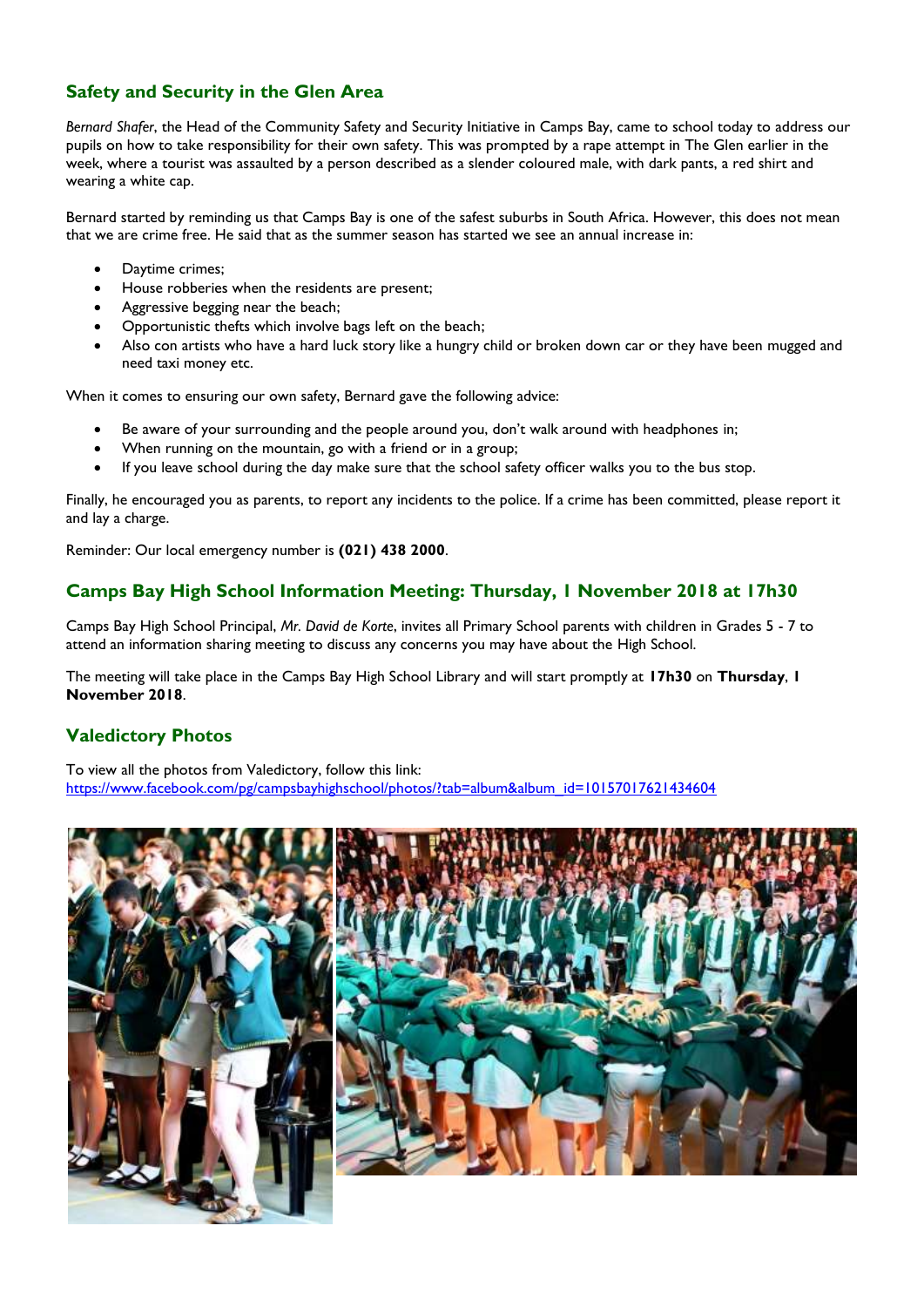#### **Celebration Photos**

To view all the photos from Celebration, follow this link: https://www.facebook.com/pg/campsbayhighschool/photos/?tab=album&album\_id=10157004892679604



#### **BASKETBALL**

Our Basketball Girls played away at Westerford last week. All teams were victorious! Under-14B won 20-4, Under-14A won 9-0, Under-16B won 16-0, Under-16A won 9-2, and our First Team beat their First Team 22-15! Well done, girls!

Our Boys Basketball teams played against Herzlia and DSK last week. The Under-19A team beat Herzlia 28-21, Under-16A won their match against Herzlia 27-20, Under-16B lost 6-37 to DSK, and the Under-14A Team beat Herzlia 28-10. Well played, boys!

#### **WATERPOLO**

Boys Waterpolo played against Herzlia on Friday. The Under-19 team drew 4-4, Under-15 lost 5-4, and Under-14 lost 14-4.

The Girls teams played in a tournament at Fairmont. Under-16s drew 1-1 against Herzlia and lost 2-1 against Pinelands. The Under-19 team lost 9-0 against Herzlia and 4-1 against Pinelands.

#### **PE Lessons Next Week**

All PE classes will go down to Maidens Cove next week. Please remember to bring swimming costume and towels and meet at the front steps at the beginning of the lesson.

#### **Grade 11 Orange River Trip**

Our Grade 11s had an incredible experience paddling down the Orange River over the September holidays, making memories to last a lifetime. Thanks to *Danilo Canales* and *Luc Laubscher* for producing a truly exceptional video of their trip. To view the video, go to our Facebook Page.

#### **Camps Bay LGBTQ+ Society**

The Camps Bay LGBTQ+ Society meets every Friday at Second Break in Ms. McKay's Classroom and is facilitated by *Ms. McKay* and *Ms. Laufer*. Everyone is welcome.

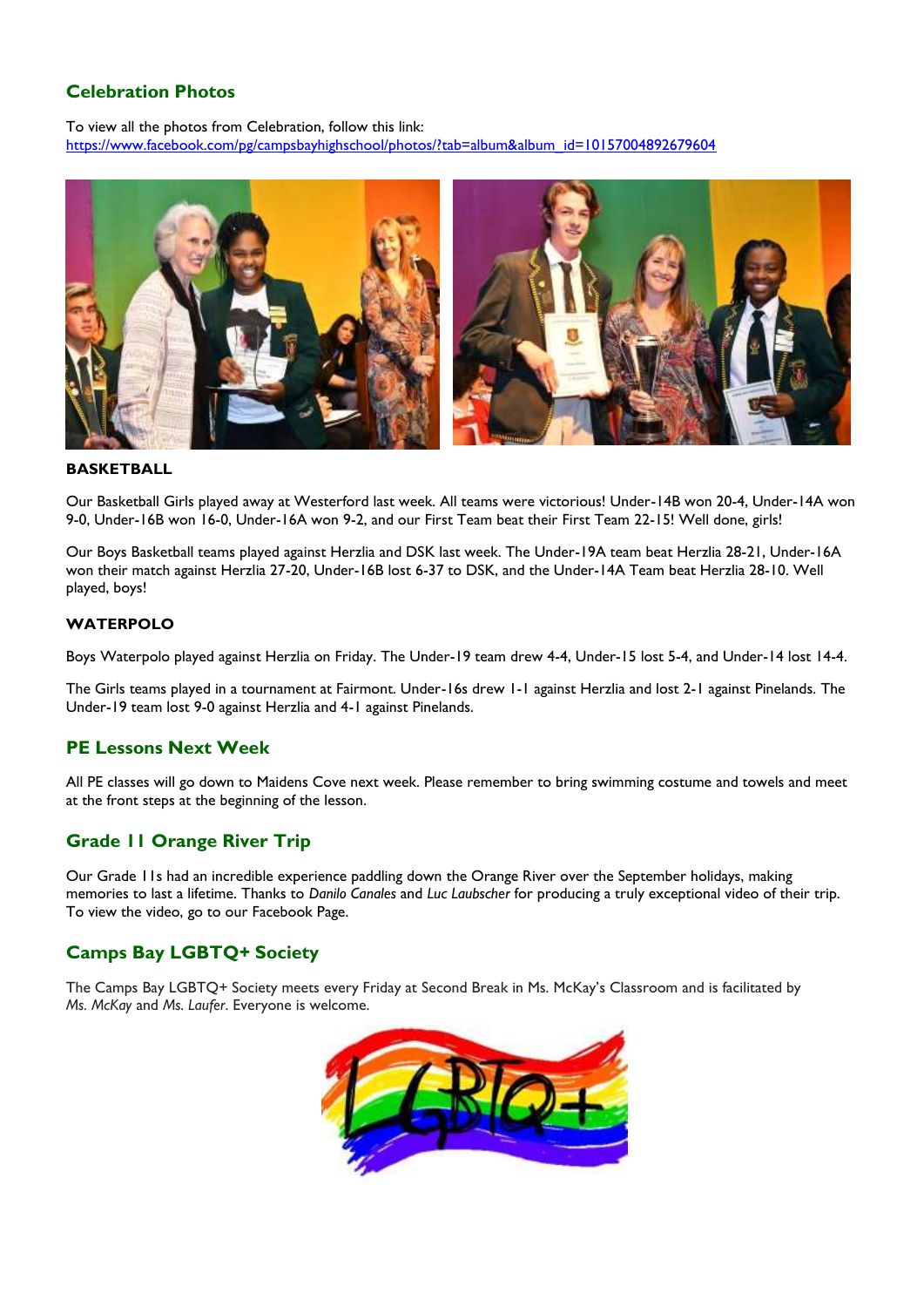#### **Clothing Shop**

It is that exciting time of the year when we buy or replenish uniforms for our kids. Past experience has shown that parents who delay until the last minute queue for long periods of time which creates much tension and chaos. Where possible, please avoid the last or first days of term to purchase uniform.

To help solve this problem, we have introduced a 'Uniform pre-order system'. If you wish to use the pre-order service, please complete the attached form and return it as instructed on the form. Parents who have pre-ordered uniform will have a dedicated, express queue for collection.

Since its introduction in 2016, we've had very positive feedback from parents who have used the system and been through the process.

We hope that your experience purchasing uniform is a pleasant one. Please feel free to provide feedback and suggestions to *Vanessa Miller* at **[cshop@campsbayhigh.co.za](mailto:cshop@campsbayhigh.co.za)**.

#### **Operating Hours:**

Please take note of the Clothing shop opening hours for end of 2018 and beginning of 2019:

The Clothing Shop will close for the holidays on **Monday, 3rd December 2018** at **15h30**. It will re-open on the **7th** and **8th January 2019** from **08h00 - 14h00** (doors close at **13h30**).

Thereafter, normal operating hours resume - from **17 January 2018** (**Monday** to **Thursday 07h30 - 15h30**)

#### **Information Evening on 30th October at 5pm For Our Expedition to Nepal in 2019: 21 – 29 September**

Camps Bay High School ran a successful trip to Nepal this year working with an organisation called Global Vision International (GVI). The learners were able to give back to the Pokhara community by assisting with renovating a Boys' Home and by donating toys and educational supplies.

We will be doing this community project again in 2019! There will be an information evening this **Tuesday** (**30 October**) at **17h00** in **Room 38**. Should you have any queries, please do not hesitate to contact me: **[ncross@campsbayhigh.co.za](mailto:ncross@campsbayhigh.co.za)** - *Mrs Cross*

#### **The Week Ahead**

| 25 – 28 October 2018       | Prefect Camp at Elgin                                                                    |
|----------------------------|------------------------------------------------------------------------------------------|
| Monday 29 October 2018:    | Farewell Assembly at 10h15 for teachers leaving at<br>the end of the year.               |
| Wednesday 31 October 2018: | Announcement of new Head and Deputy Head<br>Prefects at 08h00 in Assembly.               |
| Thursday I November 2018:  | Information session in the library for Grade 7<br>Parents from Camps Bay Primary School. |
| 2 November 2018:           | <b>Staff Appreciation Day</b>                                                            |

**Yours sincerely,**

**David De Korte PRINCIPAL**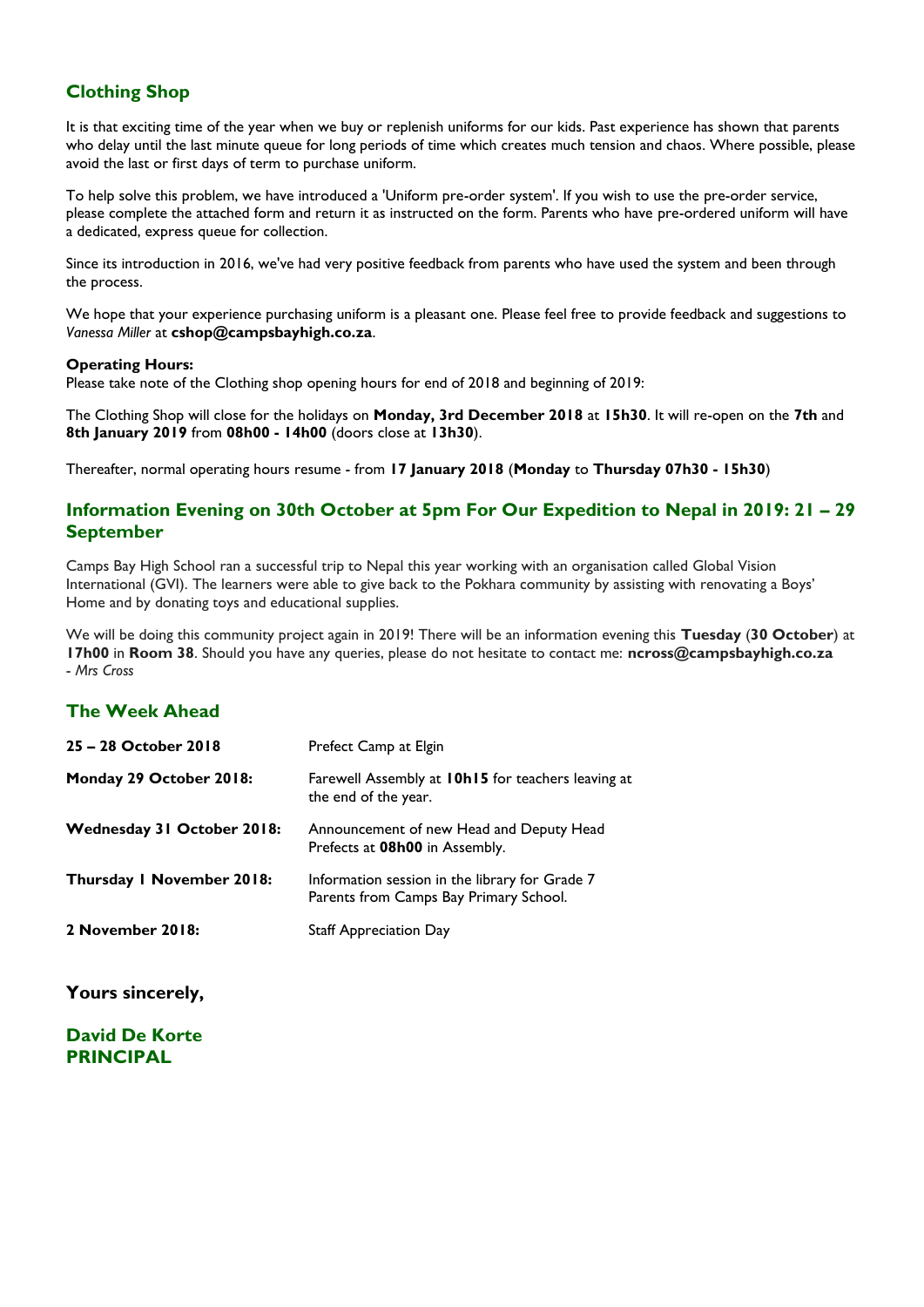

# **Camps Bay Sunset Silent Disco**

## **CAMPS BAY HIGH SCHOOL FIELD FRIDAY, 7 DECEMBER 2018**

4pm - Sunset Disco from 5pm to 9pm. R80 per person including hire of headphones.

A family FUNdraiser event presented by Camps Bay High School in conjunction with Silent Events featuring food trucks, gifting craft stalls and lots more.

3 live channels play simultaneously so you can choose your beat to dance to through multi-channel wireless headphones.

One channel features student dis, one will be a request line and the final will be familiar favourites for young and old!

Bring your picnic blanket and find a spot on the field to watch the sun set on an incredible school year!

#### **Tickets are limited.**

Click here to purchase your tickets from Webtickets now https://www.webtickets.co.za/event.aspx?itemid=1484687172











**CAMPS BAY HIGH SCHOOL**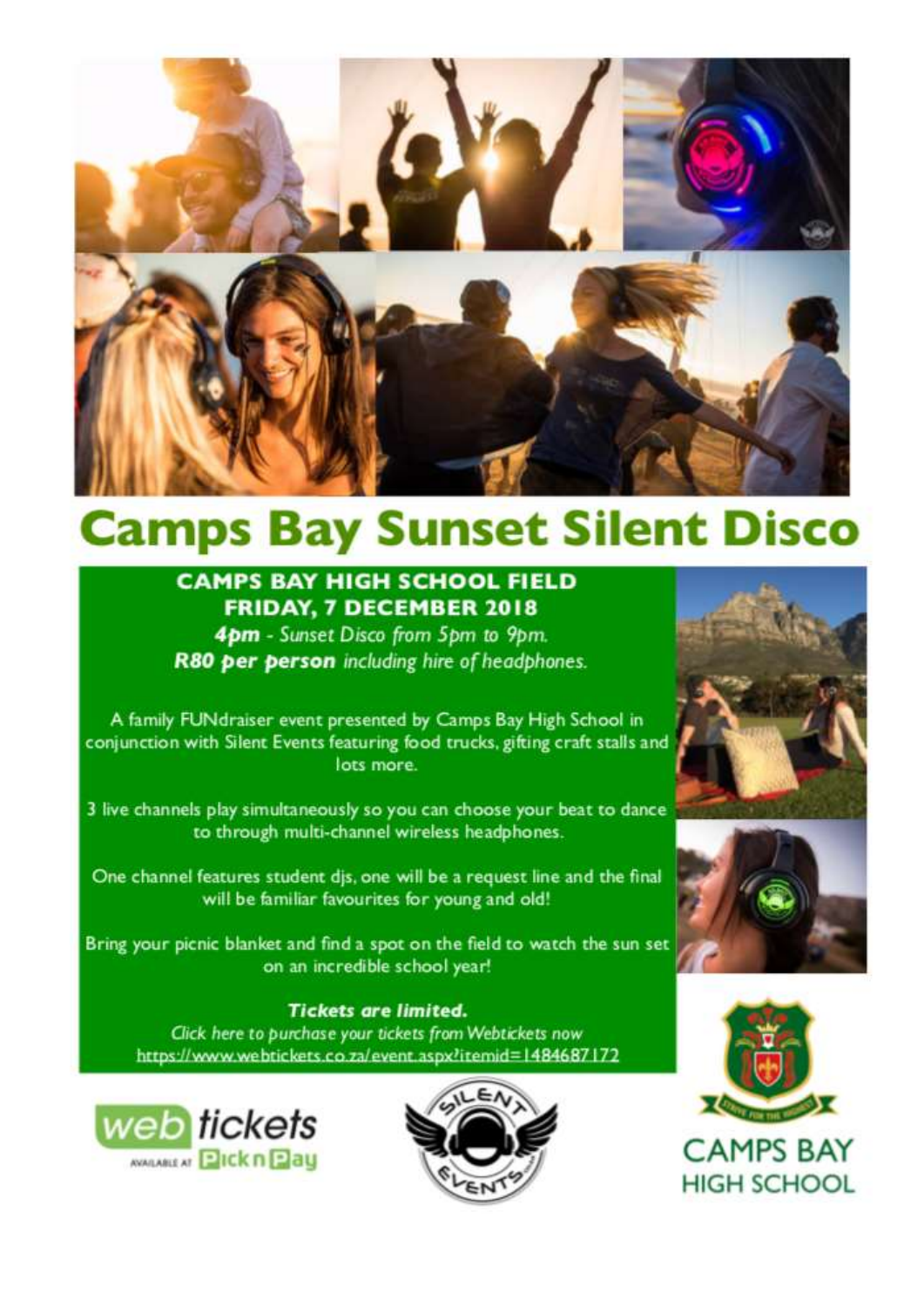





# **Frederike Stokhuyzen Exhibition 8-9th December2018**



Local Camps Bay resident and renowned South African artist, Frederike Stokhuyzen will be hosting a retrospective exhibition in the Drama Hall, Camps Bay High on Saturday and Sunday, 8th & 9th December, between 9am - 5pm.

This is an opportunity, for the first time ever, to view and purchase the original pen & wash sketches, all done in situ, from which many of her unique oils on canvas were created.